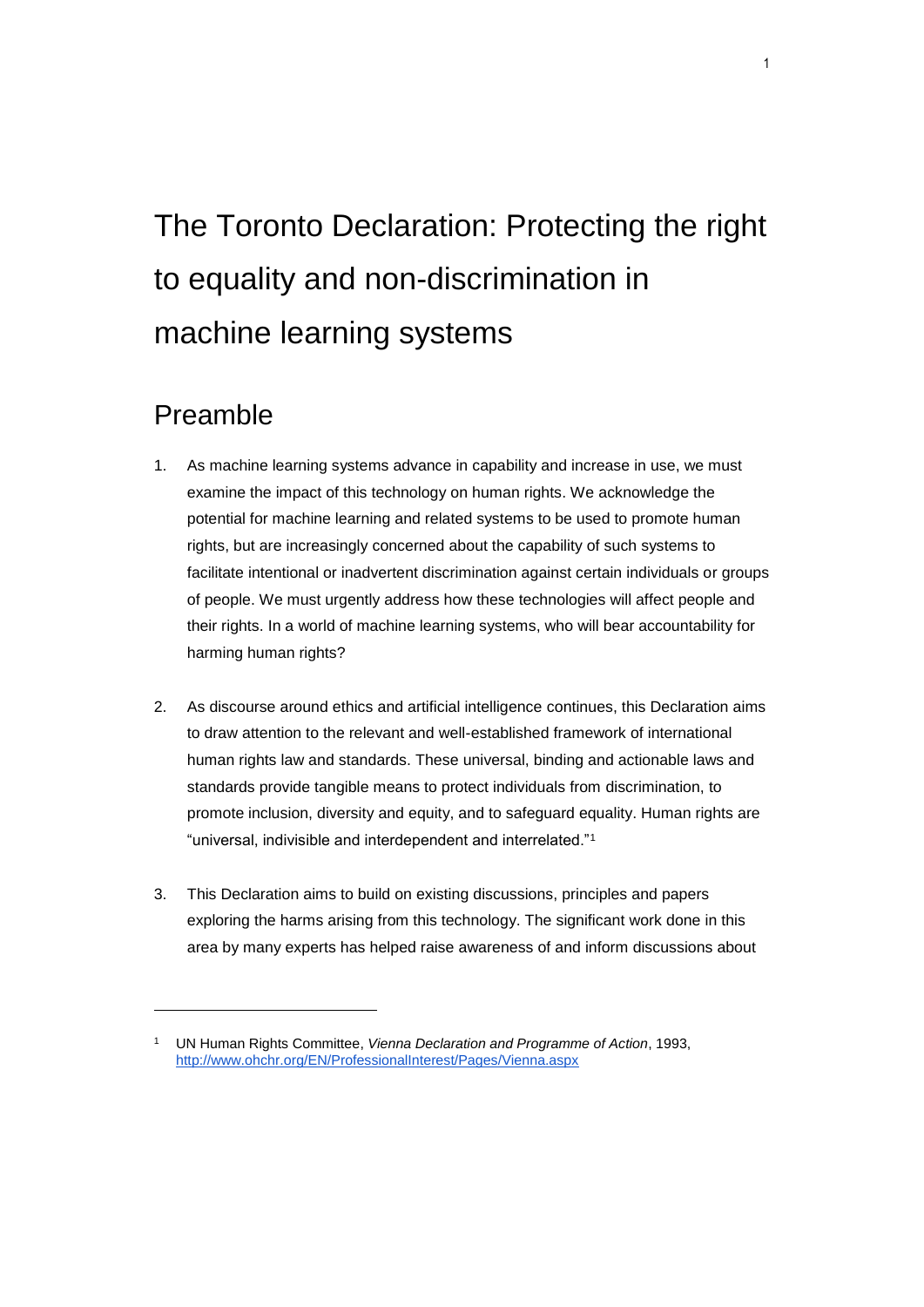the discriminatory risks of machine learning systems.<sup>2</sup> We wish to complement this existing work by reaffirming the role of human rights law and standards in protecting individuals and groups from discrimination in any context. The human rights law and standards referenced in this Declaration provide solid foundations for developing ethical frameworks for machine learning, including provisions for accountability and means for remedy.

- 4. From policing, to welfare systems, to healthcare provision, to platforms for online discourse – to name a few examples – systems employing machine learning technologies can vastly and rapidly reinforce or change power structures on an unprecedented scale and with significant harm to human rights, notably the right to equality. There is a substantive and growing body of evidence to show that machine learning systems, which can be opaque and include unexplainable processes, can contribute to discriminatory or otherwise repressive practices if adopted and implemented without necessary safeguards.
- 5. States and private sector actors should promote the development and use of machine learning and related technologies where they help people exercise and enjoy their human rights. For example, in healthcare, machine learning systems could bring advances in diagnostics and treatments, while potentially making healthcare services more widely available and accessible. In relation to machine learning and artificial intelligence systems more broadly, states should promote the positive right to the enjoyment of developments in science and technology as an affirmation of economic, social and cultural rights.<sup>3</sup>
- 6. We focus in this Declaration on the right to equality and non-discrimination. There are numerous other human rights that may be adversely affected through the use

<sup>2</sup> For example, see the FAT/ML *Principles for Accountable Algorithms and a Social Impact Statement for Algorithms*; IEEE Global Initiative on Ethics of Autonomous and Intelligent Systems, *Ethically Aligned Design*; *The Montreal Declaration for a Responsible Development of Artificial Intelligence*; The Asilomar AI Principles, developed by the Future of Life Institute.

<sup>3</sup> The International Covenant on Economic, Social and Cultural Rights (ICESCR), Article 15 <https://www.ohchr.org/EN/ProfessionalInterest/Pages/CESCR.aspx>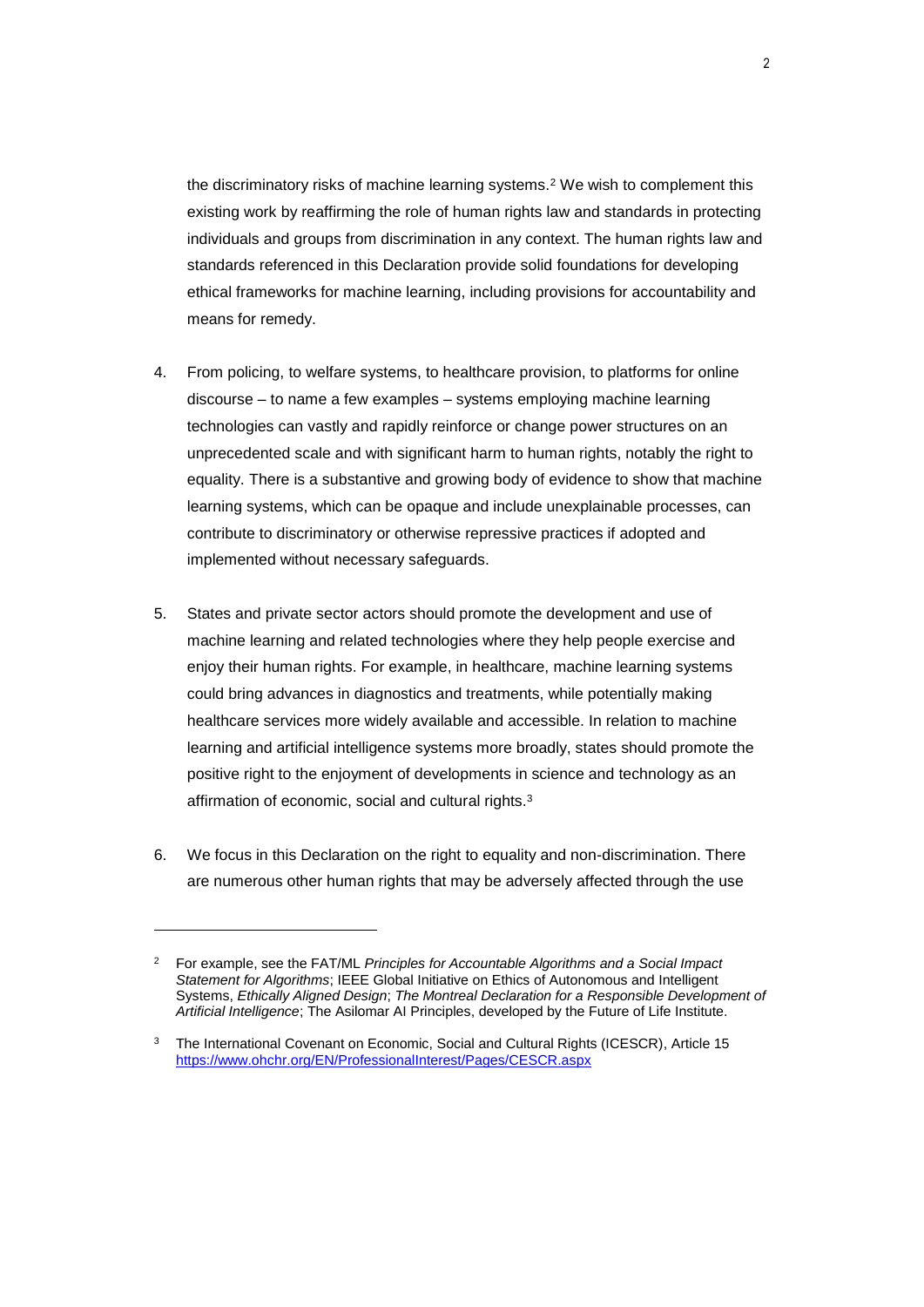and misuse of machine learning systems, including the right to privacy and data protection, the right to freedom of expression and association, to participation in cultural life, equality before the law, and access to effective remedy. Systems that make decisions and process data can also undermine economic, social, and cultural rights; for example, they can impact the provision of vital services, such as healthcare and education, and limit access to opportunities like employment.

7. While this Declaration is focused on machine learning technologies, many of the norms and principles included here are equally applicable to technologies housed under the broader term of artificial intelligence, as well as to related data systems.

### Index of Contents

| Protecting the rights of all individuals and groups: promoting diversity and inclusion  6 |  |
|-------------------------------------------------------------------------------------------|--|
|                                                                                           |  |
|                                                                                           |  |
|                                                                                           |  |
|                                                                                           |  |
| Responsibilities of private sector actors: human rights due diligence  12                 |  |
|                                                                                           |  |
|                                                                                           |  |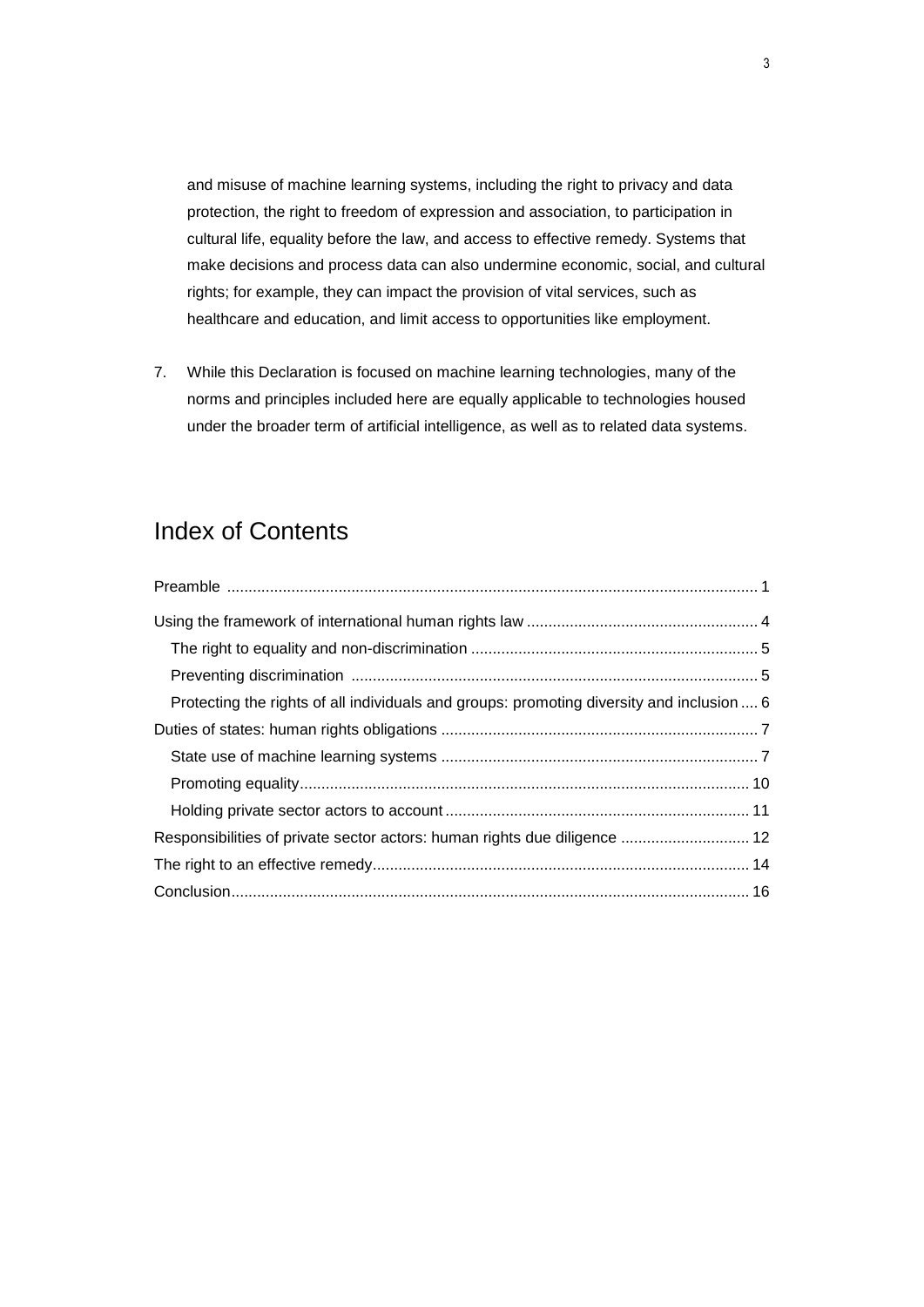# Using the framework of international human rights law

- 8. **States have obligations to promote, protect and respect human rights; private sector actors, including companies, have a responsibility to respect human rights at all times. We put forward this Declaration to affirm these obligations and responsibilities.**
- 9. There are many discussions taking place now at supranational, state and regional level, in technology companies, at academic institutions, in civil society and beyond, focussing on the ethics of artificial intelligence and how to make technology in this field human-centric. These issues must be analyzed through a human rights lens to assess current and future potential human rights harms created or facilitated by this technology, and to take concrete steps to address any risk of harm.
- 10. Human rights law is a universally ascribed system of values based on the rule of law. It provides established means to ensure that rights are upheld, including the rights to equality and non-discrimination. Its nature as a universally binding, actionable set of standards is particularly well-suited for borderless technologies. Human rights law sets standards and provides mechanisms to hold public and private sector actors accountable where they fail to fulfil their respective obligations and responsibilities to protect and respect rights. It also requires that everyone must be able to obtain effective remedy and redress where their rights have been denied or violated.
- 11. The risks that machine learning systems pose must be urgently examined and addressed at governmental level and by private sector actors who are conceiving, developing and deploying these systems. It is critical that potential harms are identified and addressed and that mechanisms are put in place to hold those responsible for harms to account. Government measures should be binding and adequate to protect and promote rights. Academic, legal and civil society experts should be able to meaningfully participate in these discussions, and critique and advise on the use of these technologies.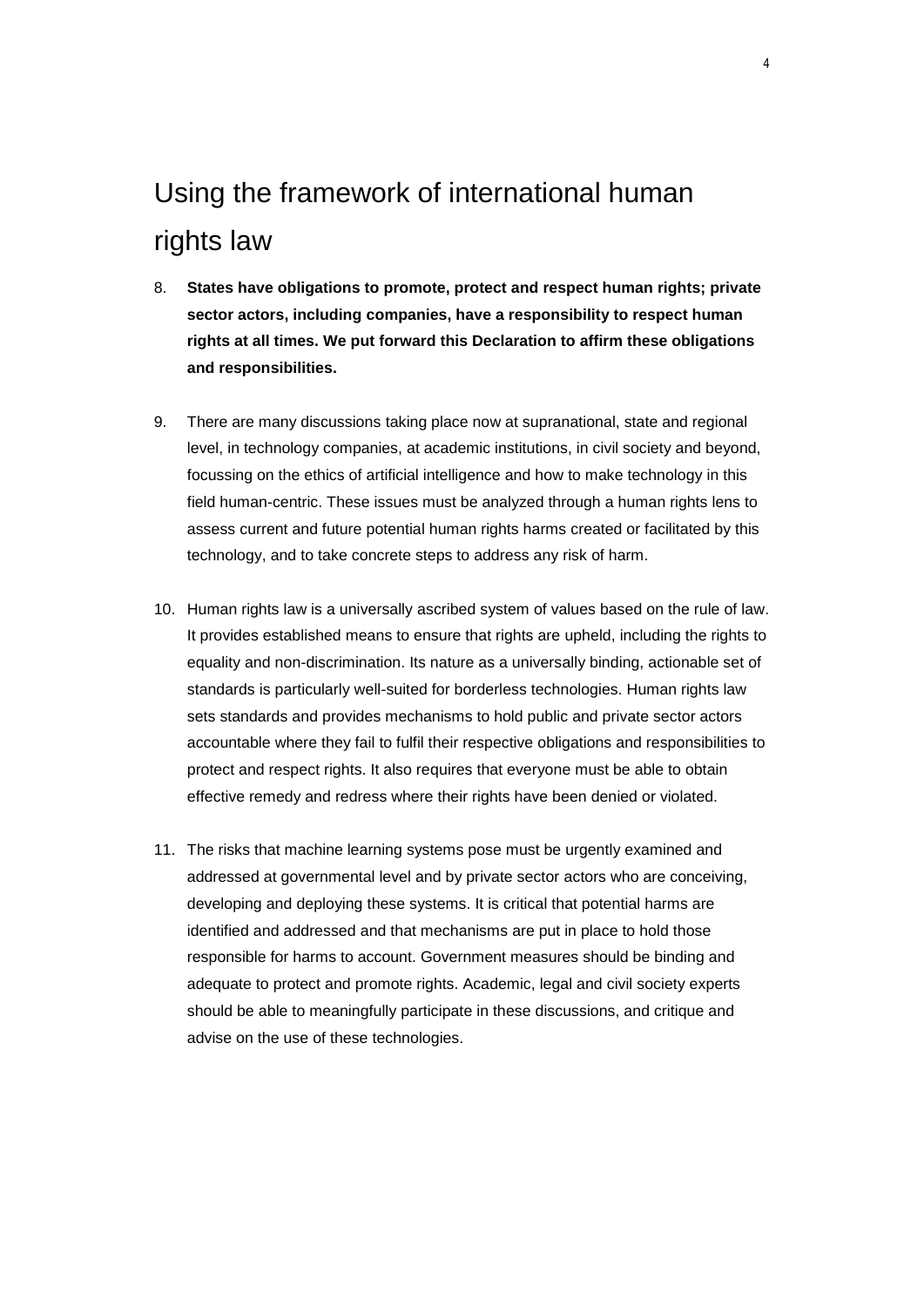### The right to equality and non-discrimination

- 12. **This Declaration focuses on the right to equality and non-discrimination, a critical principle that underpins all human rights.**
- 13. Discrimination is defined under international law as "any distinction, exclusion, restriction or preference which is based on any ground such as race, colour, sex, language, religion, political or other opinion, national or social origin, property, birth or other status, and which has the purpose or effect of nullifying or impairing the recognition, enjoyment or exercise by all persons, on an equal footing, of all rights and freedoms."<sup>4</sup> This list is non-exhaustive as the United Nations High Commissioner for Human Rights has recognized the necessity of preventing discrimination against additional classes.<sup>5</sup>

### Preventing discrimination

- 14. **Governments have obligations and private sector actors have responsibilities to proactively prevent discrimination in order to comply with existing human rights law and standards. When prevention is not sufficient or satisfactory, and discrimination arises, a system should be interrogated and harms addressed immediately.**
- 15. In employing new technologies, both state and private sector actors will likely need to find new ways to protect human rights, as new challenges to equality and representation of and impact on diverse individuals and groups arise.
- 16. Existing patterns of structural discrimination may be reproduced and aggravated in situations that are particular to these technologies – for example, machine learning

<sup>4</sup> United Nations Human Rights Committee, General comment No. 18, UN Doc. RI/GEN/1/Rev.9 Vol. I (1989), para. 7

<sup>5</sup> UN OHCHR, *Tackling Discrimination against Lesbian, Gay, Bi, Trans, & Intersex People Standards of Conduct for Business*, <https://www.unfe.org/standards/>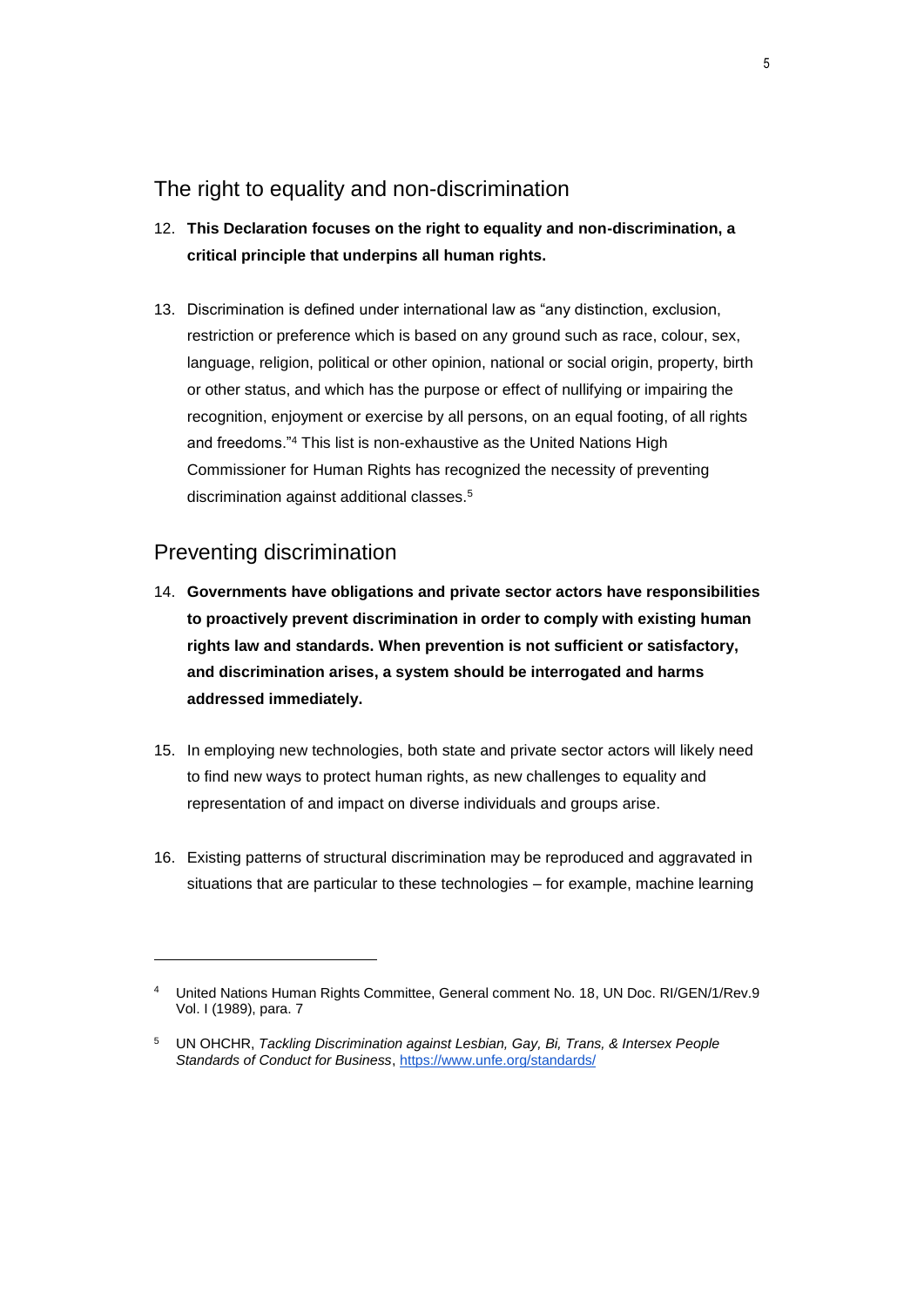system goals that create self-fulfilling markers of success and reinforce patterns of inequality, or issues arising from using non-representative or biased datasets.

17. All actors, public and private, must prevent and mitigate against discrimination risks in the design, development and application of machine learning technologies. They must also ensure that there are mechanisms allowing for access to effective remedy in place before deployment and throughout a system's lifecycle.

# Protecting the rights of all individuals and groups: promoting diversity and inclusion

- 18. This Declaration underlines that inclusion, diversity and equity are key components of protecting and upholding the right to equality and non-discrimination. All must be considered in the development and deployment of machine learning systems in order to prevent discrimination, particularly against marginalised groups.
- 19. While the collection of data can help mitigate discrimination, there are some groups for whom collecting data on discrimination poses particular difficulty. Additional protections must extend to those groups, including protections for sensitive data.
- 20. Implicit and inadvertent bias through design creates another means for discrimination, where the conception, development and end use of machine learning systems is largely overseen by a particular sector of society. This technology is at present largely developed, applied and reviewed by companies based in certain countries and regions; the people behind the technology bring their own biases, and are likely to have limited input from diverse groups in terms of race, culture, gender, and socio-economic backgrounds.
- 21. Inclusion, diversity and equity entails the active participation of, and meaningful consultation with, a diverse community, including end users, during the design and application of machine learning systems, to help ensure that systems are created and used in ways that respect rights – particularly the rights of marginalised groups who are vulnerable to discrimination.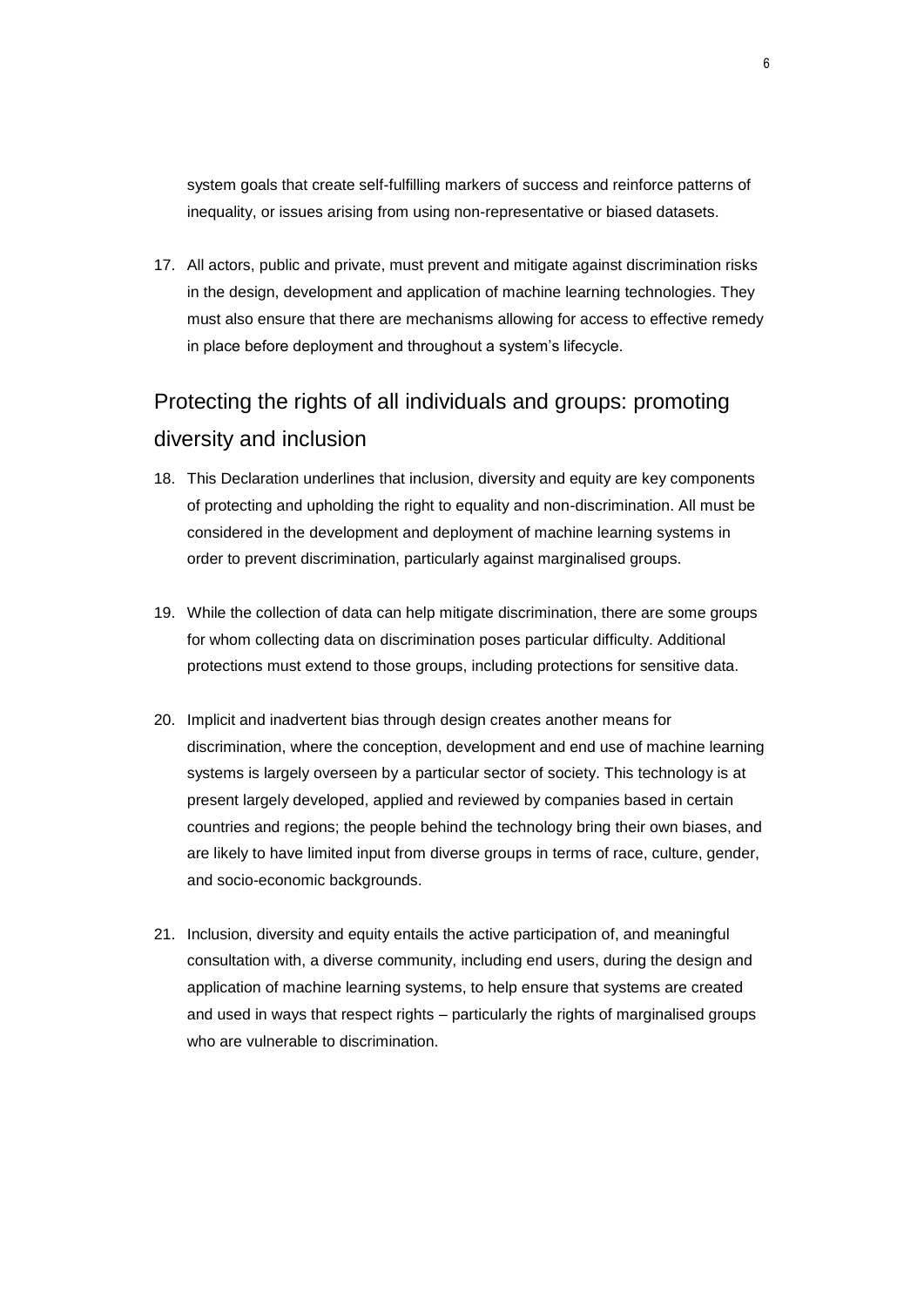## Duties of states: human rights obligations

- 22. States bear the primary duty to promote, protect, respect and fulfil human rights. Under international law, states must not engage in, or support discriminatory or otherwise rights-violating actions or practices when designing or implementing machine learning systems in a public context or through public-private partnerships.
- 23. States must adhere to relevant national and international laws and regulations that codify and implement human rights obligations protecting against discrimination and other related rights harms, for example data protection and privacy laws.
- 24. States have positive obligations to protect against discrimination by private sector actors and promote equality and other rights, including through binding laws.
- 25. The state obligations outlined in this section also apply to public use of machine learning in partnerships with private sector actors.

### State use of machine learning systems

- 26. **States must ensure that existing measures to prevent against discrimination and other rights harms are updated to take into account and address the risks posed by machine learning technologies.**
- 27. Machine learning systems are increasingly being deployed or implemented by public authorities in areas that are fundamental to the exercise and enjoyment of human rights, rule of law, due process, freedom of expression, criminal justice, healthcare, access to social welfare benefits, and housing. While this technology may offer benefits in such contexts, there may also be a high risk of discriminatory or other rights-harming outcomes. It is critical that states provide meaningful opportunities for effective remediation and redress of harms where they do occur.
- 28. As confirmed by the Human Rights Committee, Article 26 of the International Covenant on Civil and Political Rights "prohibits discrimination in law or in fact in any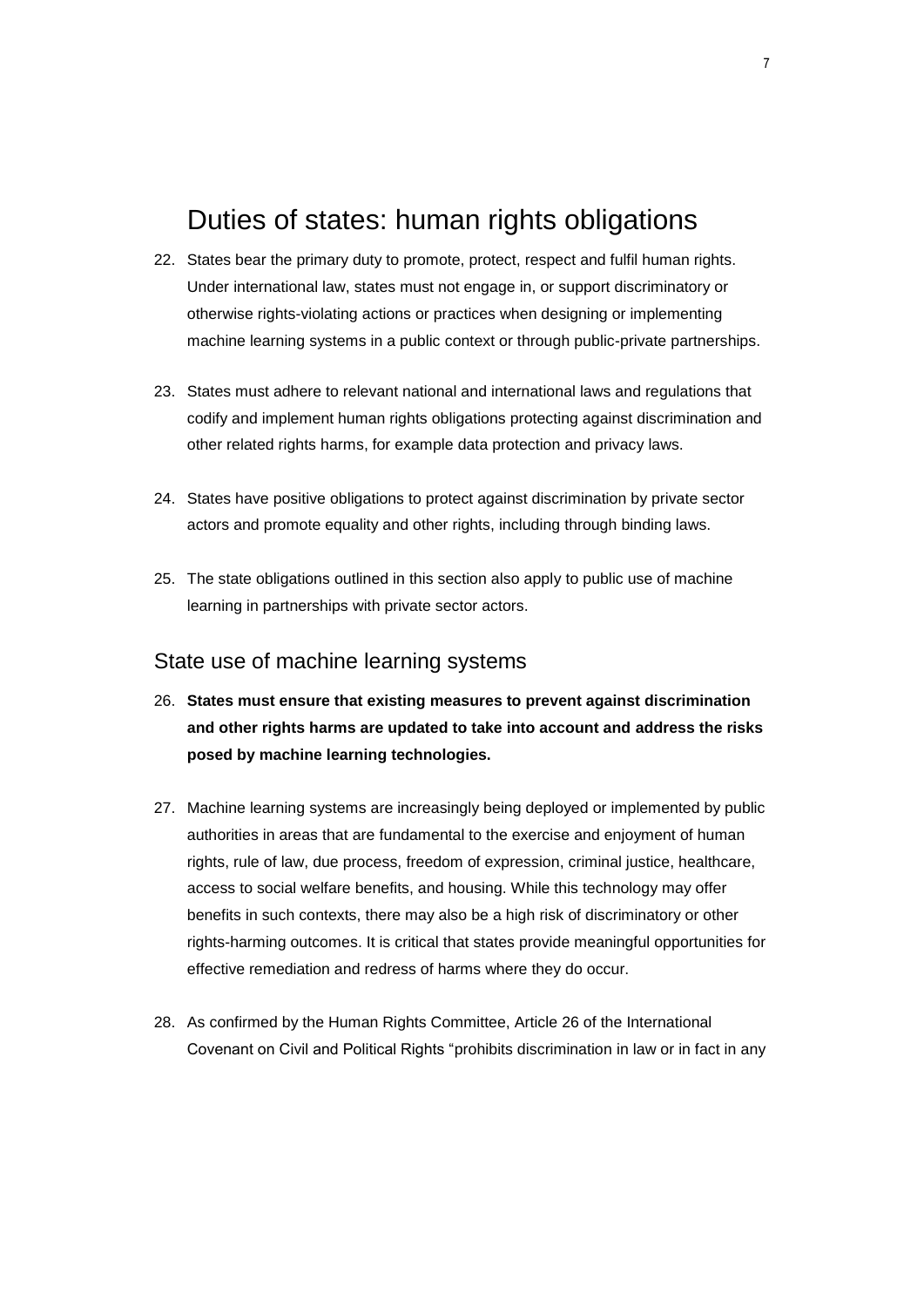field regulated and protected by public authorities".<sup>6</sup> This is further set out in treaties dealing with specific forms of discrimination, in which states have committed to refrain from engaging in discrimination, and to ensure that public authorities and institutions "act in conformity with this obligation".<sup>7</sup>

29. States must refrain altogether from using or requiring the private sector to use tools that discriminate, lead to discriminatory outcomes, or otherwise harm human rights.

### 30. **States must take the following steps to mitigate and reduce the harms of discrimination from machine learning in public sector systems:**

#### i. Identify risks

- 31. Any state deploying machine learning technologies must thoroughly investigate systems for discrimination and other rights risks prior to development or acquisition, where possible, prior to use, and on an ongoing basis throughout the lifecycle of the technologies, in the contexts in which they are deployed. This may include:
	- a) Conducting regular impact assessments prior to public procurement, during development, at regular milestones and throughout the deployment and use of machine learning systems to identify potential sources of discriminatory or other rights-harming outcomes – for example, in algorithmic model design, in oversight processes, or in data processing.<sup>8</sup>
	- b) Taking appropriate measures to mitigate risks identified through impact assessments – for example, mitigating inadvertent discrimination or underrepresentation in data or systems; conducting dynamic testing methods

<sup>6</sup> United Nations Human Rights Committee, General comment No. 18 (1989), para. 12

<sup>&</sup>lt;sup>7</sup> For example, Convention on the Elimination of All Forms of Racial Discrimination, Article 2 (a), and Convention on the Elimination of All Forms of Discrimination against Women, Article 2(d).

<sup>&</sup>lt;sup>8</sup> The AI Now Institute has outlined a practical framework for algorithmic impact assessments by public agencies[, https://ainowinstitute.org/aiareport2018.pdf.](https://ainowinstitute.org/aiareport2018.pdf) Article 35 of the EU's General Data Protection Regulation (GDPR) sets out a requirement to carry out a Data Protection Impact Assessment (DPIA); in addition, Article 25 of the GDPR requires data protection principles to be applied by design and by default from the conception phase of a product, service or service and through its lifecycle.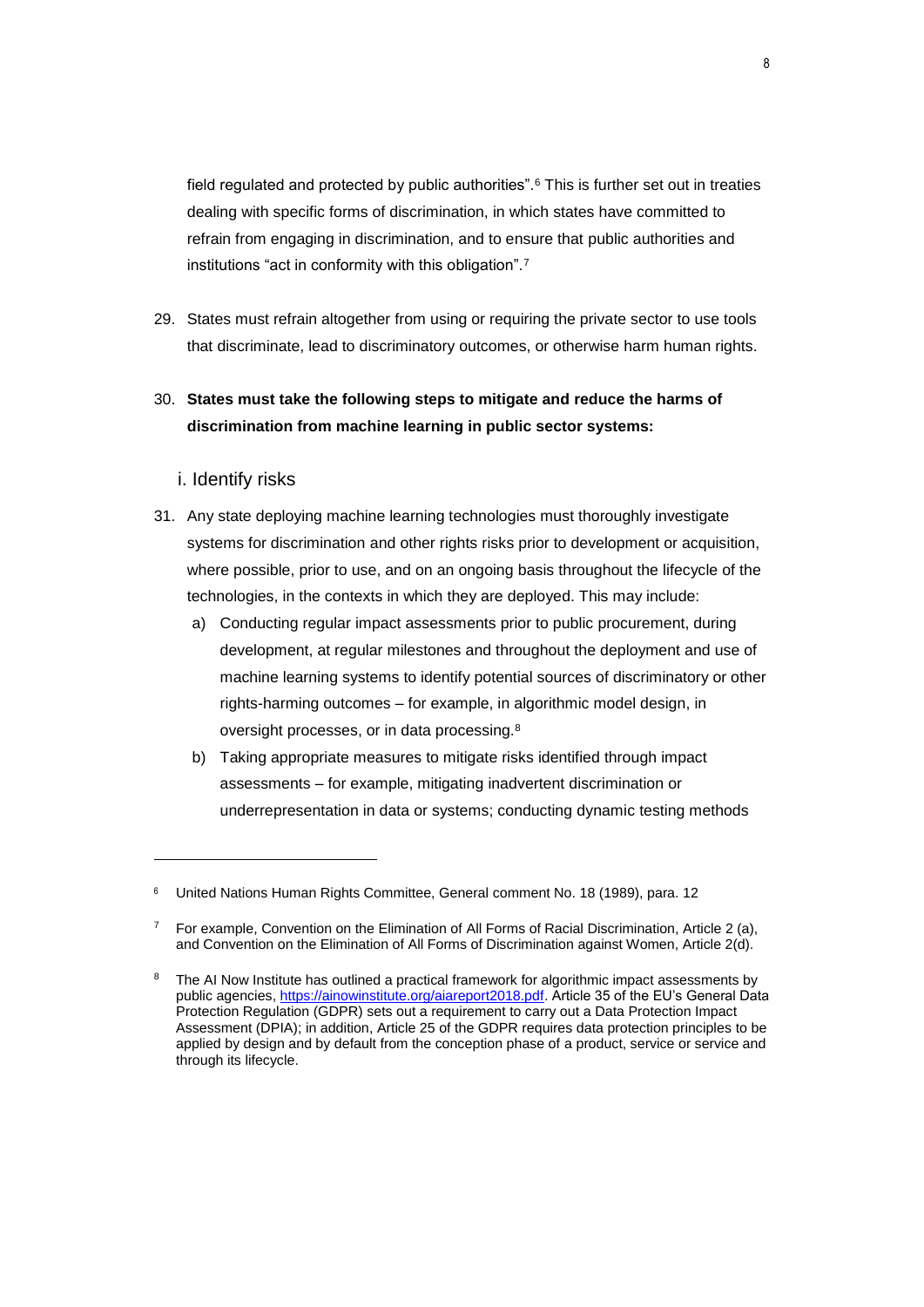and pre-release trials; ensuring that potentially affected groups and field experts are included as actors with decision-making power in the design, testing and review phases; submitting systems for independent expert review where appropriate.

- c) Subjecting systems to live, regular tests and audits; interrogating markers of success for bias and self-fulfilling feedback loops; and ensuring holistic independent reviews of systems in the context of human rights harms in a live environment.
- d) Disclosing known limitations of the system in question for example, noting measures of confidence, known failure scenarios and appropriate limitations of use.
- ii. Ensure transparency and accountability
- 32. States must ensure and require accountability and maximum possible transparency around public sector use of machine learning systems. This must include explainability and intelligibility in the use of these technologies so that the impact on affected individuals and groups can be effectively scrutinised by independent entities, responsibilities established, and actors held to account. States should:
	- a) Publicly disclose where machine learning systems are used in the public sphere, provide information that explains in clear and accessible terms how automated and machine learning decision-making processes are reached, and document actions taken to identify, document and mitigate against discriminatory or other rights-harming impacts.
	- b) Enable independent analysis and oversight by using systems that are auditable.
	- c) Avoid using 'black box systems' that cannot be subjected to meaningful standards of accountability and transparency, and refrain from using these systems at all in high-risk contexts.<sup>9</sup>

<sup>9</sup> The AI Now Institute at New York University, *AI Now 2017 Report*, 2017, [https://ainowinstitute.org/AI\\_Now\\_2017\\_Report.pdf](https://ainowinstitute.org/AI_Now_2017_Report.pdf)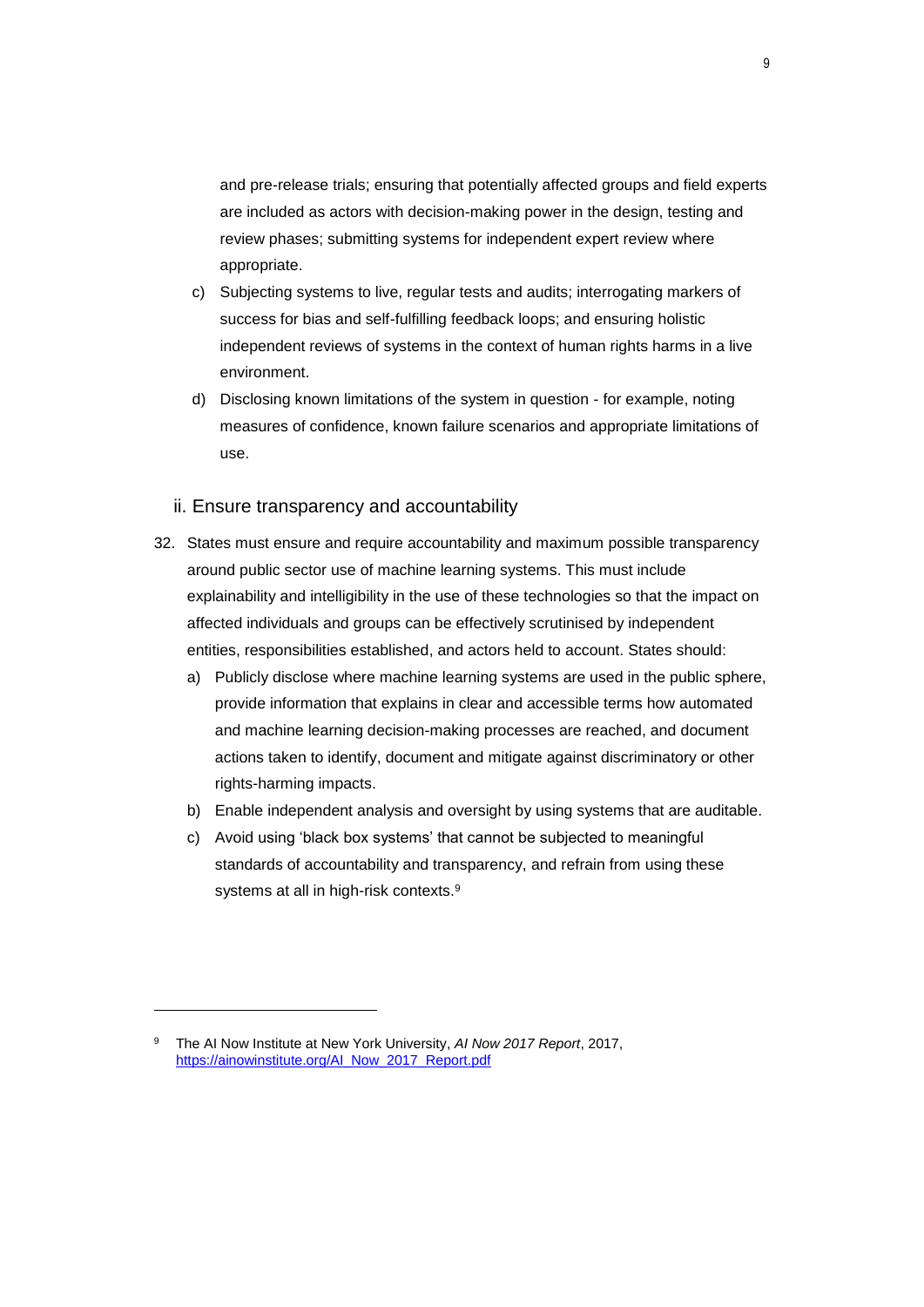#### iii. Enforce oversight

- 33. States must take steps to ensure public officials are aware of and sensitive to the risks of discrimination and other rights harms in machine learning systems. States should:
	- a) Proactively adopt diverse hiring practices and engage in consultations to assure diverse perspectives so that those involved in the design, implementation, and review of machine learning represent a range of backgrounds and identities.
	- b) Ensure that public bodies carry out training in human rights and data analysis for officials involved in the procurement, development, use and review of machine learning tools.
	- c) Create mechanisms for independent oversight, including by judicial authorities when necessary.
	- d) Ensure that machine learning-supported decisions meet international accepted standards for due process.
- 34. As research and development of machine learning systems is largely driven by the private sector, in practice states often rely on private contractors to design and implement these technologies in a public context. In such cases, states must not relinquish their own obligations around preventing discrimination and ensuring accountability and redress for human rights harms in the delivery of services.
- 35. Any state authority procuring machine learning technologies from the private sector should maintain relevant oversight and control over the use of the system, and require the third party to carry out human rights due diligence to identify, prevent and mitigate against discrimination and other human rights harms, and publicly account for their efforts in this regard.

### Promoting equality

1

#### 36. **States have a duty to take proactive measures to eliminate discrimination.**<sup>10</sup>

<sup>&</sup>lt;sup>10</sup> The UN Committee on Economic, Social and Cultural Rights affirms that in addition to refraining from discriminatory actions, "State parties should take concrete, deliberate and targeted measures to ensure that discrimination in the exercise of Covenant rights is eliminated." – UN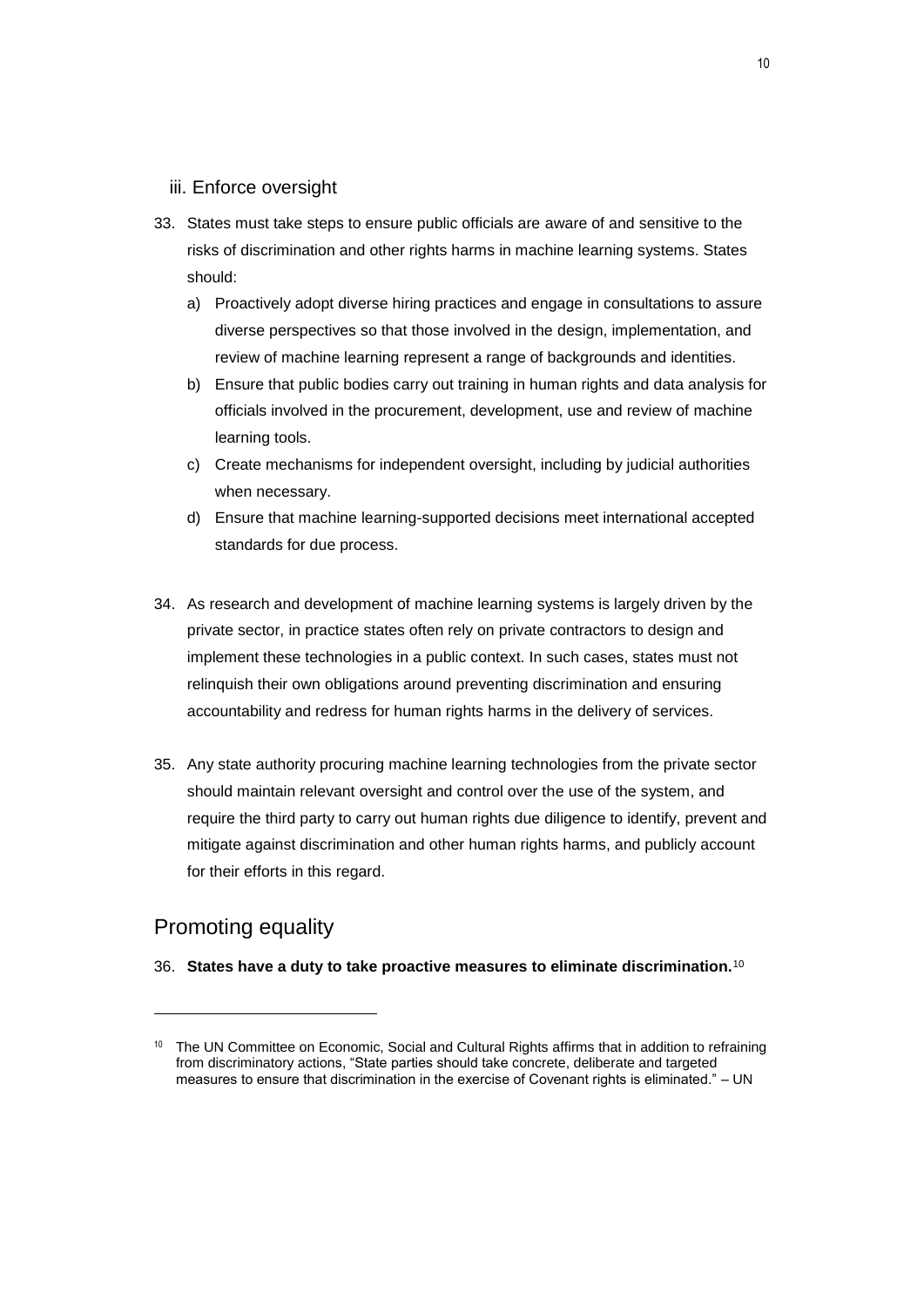37. In the context of machine learning and wider technology developments, one of the most important priorities for states is to promote programs that increase diversity, inclusion and equity in the science, technology, engineering and mathematics sectors (commonly referred to as STEM fields). Such efforts do not serve as ends in themselves, though they may help mitigate against discriminatory outcomes. States should also invest in research into ways to mitigate human rights harms in machine learning systems.

#### Holding private sector actors to account

- 38. **International law clearly sets out the duty of states to protect human rights; this includes ensuring the right to non-discrimination by private sector actors.**
- 39. According to the UN Committee on Economic, Social and Cultural Rights, "States parties must therefore adopt measures, which should include legislation, to ensure that individuals and entities in the private sphere do not discriminate on prohibited grounds".<sup>11</sup>
- 40. States should put in place regulation compliant with human rights law for oversight of the use of machine learning by the private sector in contexts that present risk of discriminatory or other rights-harming outcomes, recognising technical standards may be complementary to regulation. In addition, non-discrimination, data protection, privacy and other areas of law at national and regional levels may expand upon and reinforce international human rights obligations applicable to machine learning.
- 41. States must guarantee access to effective remedy for all individuals whose rights are violated or abused through use of these technologies.

Committee on Economic, Social and Cultural Rights, General Comment 20, UN Doc. E/C.12/GC/20 (2009) para. 36

<sup>&</sup>lt;sup>11</sup> UN Committee on Economic, Social and Cultural Rights, General Comment 20, UN Doc. E/C.12/GC/20 (2009) para. 11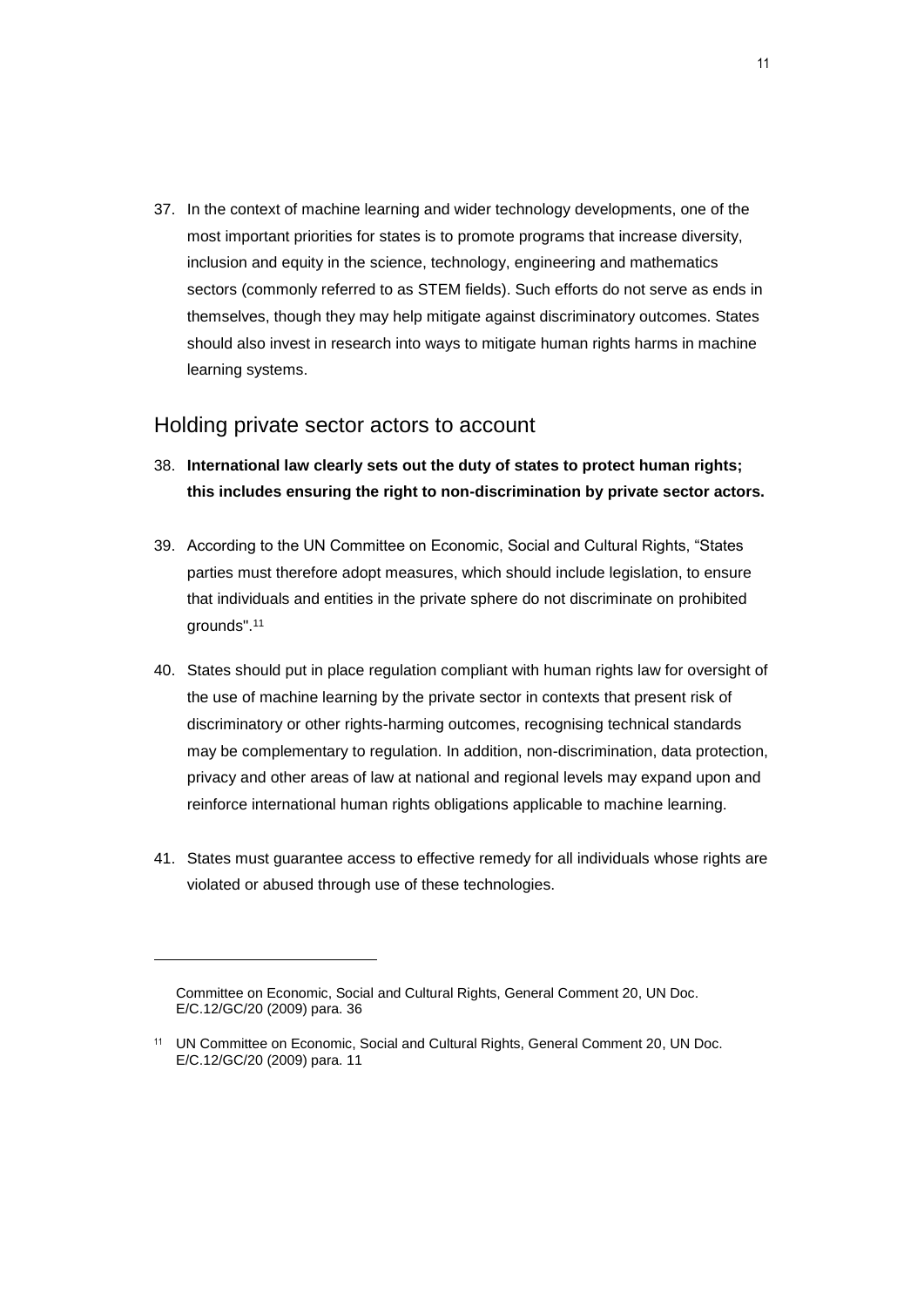# Responsibilities of private sector actors: human rights due diligence

- 42. Private sector actors have a responsibility to respect human rights; this responsibility exists independently of state obligations.<sup>12</sup> As part of fulfilling this responsibility, private sector actors need to take ongoing proactive and reactive steps to ensure that they do not cause or contribute to human rights abuses – a process called 'human rights due diligence'.<sup>13</sup>
- 43. Private sector actors that develop and deploy machine learning systems should follow a human rights due diligence framework to avoid fostering or entrenching discrimination and to respect human rights more broadly through the use of their systems.

#### 44. **There are three core steps to the process of human rights due diligence:**

- i. Identify potential discriminatory outcomes
- ii. Take effective action to prevent and mitigate discrimination and track responses
- iii. Be transparent about efforts to identify, prevent and mitigate against discrimination in machine learning systems.
- i. Identify potential discriminatory outcomes

1

45. During the development and deployment of any new machine learning technologies, non-state and private sector actors should assess the risk that the system will result in discrimination. The risk of discrimination and the harms will not be equal in all applications, and the actions required to address discrimination will depend on the

<sup>&</sup>lt;sup>12</sup> See UN Guiding Principles on Business and Human Rights and additional supporting documents

<sup>&</sup>lt;sup>13</sup> See Council of Europe's Recommendation CM/Rec(2018)2 of the Committee of Ministers to member States on the roles and responsibilities of internet intermediaries, [https://search.coe.int/cm/Pages/result\\_details.aspx?ObjectID=0900001680790e14](https://search.coe.int/cm/Pages/result_details.aspx?ObjectID=0900001680790e14)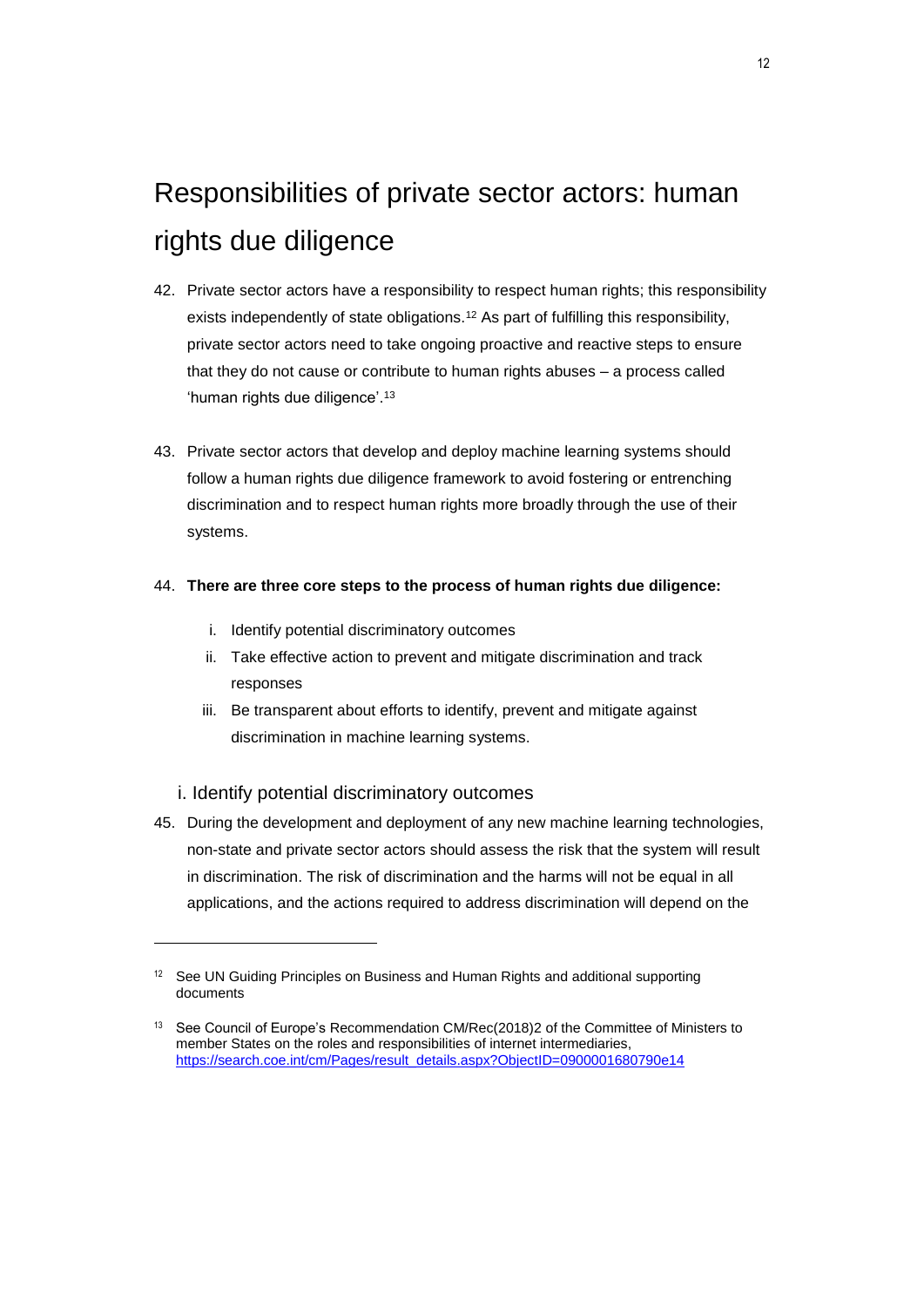context. Actors must be careful to identify not only direct discrimination, but also indirect forms of differential treatment which may appear neutral at face value, but lead to discrimination.

- 46. When mapping risks, private sector actors should take into account risks commonly associated with machine learning systems – for example, training systems on incomplete or unrepresentative data, or datasets representing historic or systemic bias. Private actors should consult with relevant stakeholders in an inclusive manner, including affected groups, organizations that work on human rights, equality and discrimination, as well as independent human rights and machine learning experts.
	- ii. Take effective action to prevent and mitigate discrimination and track responses
- 47. After identifying human rights risks, the second step is to prevent those risks. For developers of machine learning systems, this requires:
	- a) Correcting for discrimination, both in the design of the model and the impact of the system and in deciding which training data to use.
	- b) Pursuing diversity, equity and other means of inclusion in machine learning development teams, with the aim of identifying bias by design and preventing inadvertent discrimination.
	- c) Submitting systems that have a significant risk of resulting in human rights abuses to independent third-party audits.
- 48. Where the risk of discrimination or other rights violations has been assessed to be too high or impossible to mitigate, private sector actors should not deploy a machine learning system in that context.
- 49. Another vital element of this step is for private sector actors to track their response to issues that emerge during implementation and over time, including evaluation of the effectiveness of responses. This requires regular, ongoing quality assurances checks and real-time auditing through design, testing and deployment stages to monitor a system for discriminatory impacts in context and situ, and to correct errors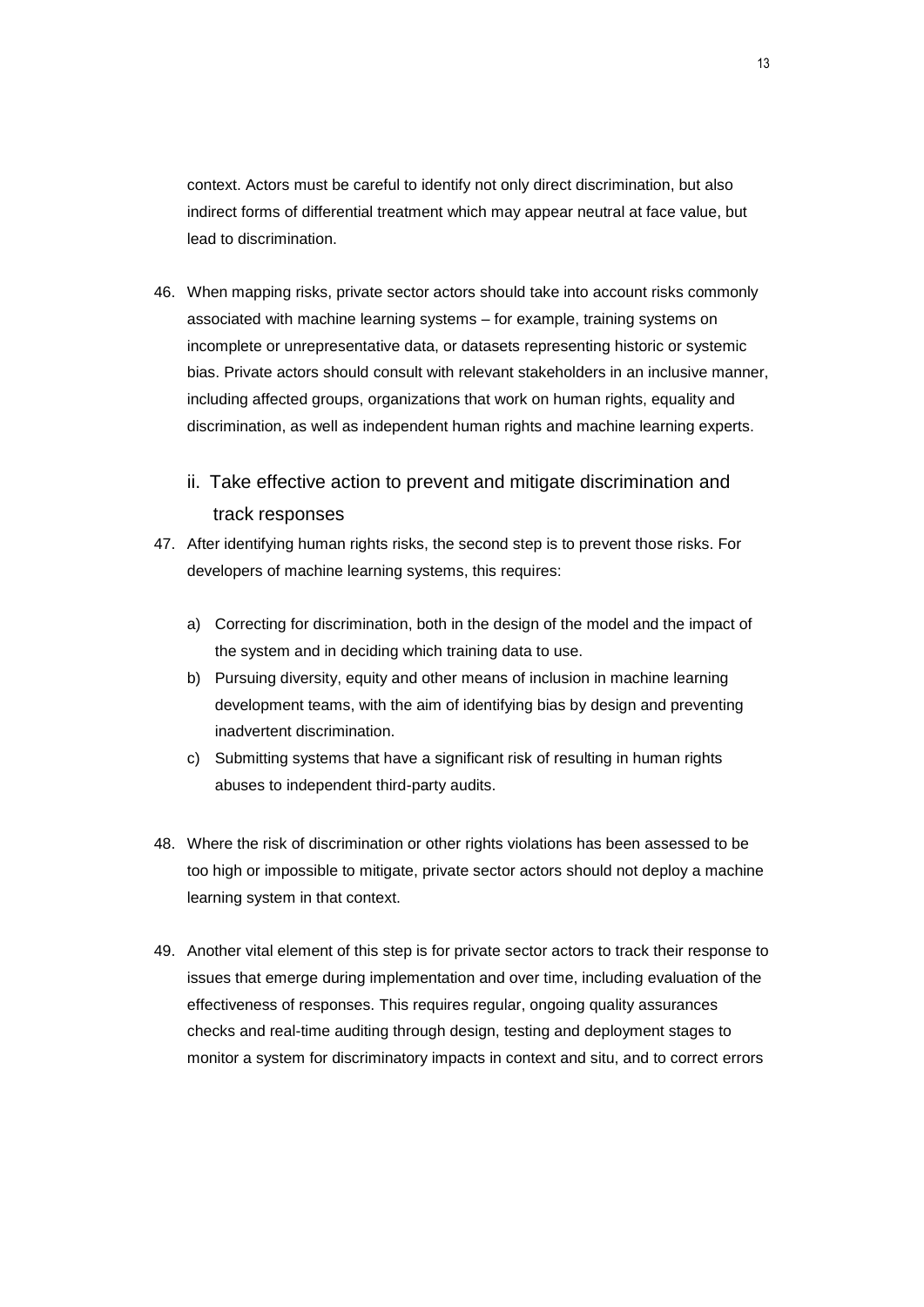and harms as appropriate. This is particularly important given the risk of feedback loops that can exacerbate and entrench discriminatory outcomes.

- iii. Be transparent about efforts to identify, prevent and mitigate against discrimination in machine learning systems
- 50. Transparency is a key component of human rights due diligence, and involves "communication, providing a measure of transparency and accountability to individuals or groups who may be impacted and to other relevant stakeholders."<sup>14</sup>
- 51. Private sector actors that develop and implement machine learning systems should disclose the process of identifying risks, the risks that have been identified, and the concrete steps taken to prevent and mitigate identified human rights risks. This may include:
	- a) Disclosing information about the risks and specific instances of discrimination the company has identified, for example risks associated with the way a particular machine learning system is designed, or with the use of machine learning systems in particular contexts.
	- b) In instances where there is a risk of discrimination, publishing technical specification with details of the machine learning and its functions, including samples of the training data used and details of the source of data.
	- c) Establishing mechanisms to ensure that where discrimination has occurred through the use of a machine learning system, relevant parties, including affected individuals, are informed of the harms and how they can challenge a decision or outcome.

# The right to an effective remedy

j

52. The right to justice is a vital element of international human rights law.<sup>15</sup> Under international law, victims of human rights violations or abuses must have access to

<sup>14</sup> UN Guiding Principles on Business and Human Rights, Principle 21

<sup>&</sup>lt;sup>15</sup> For example, see: Universal Declaration of Human Rights, Article 8; International Covenant on Civil and Political Rights, Article 2 (3); International Covenant on Economic, Social and Cultural Rights, Article 2; Committee on Economic, Social and Cultural Rights, General Comment No. 3: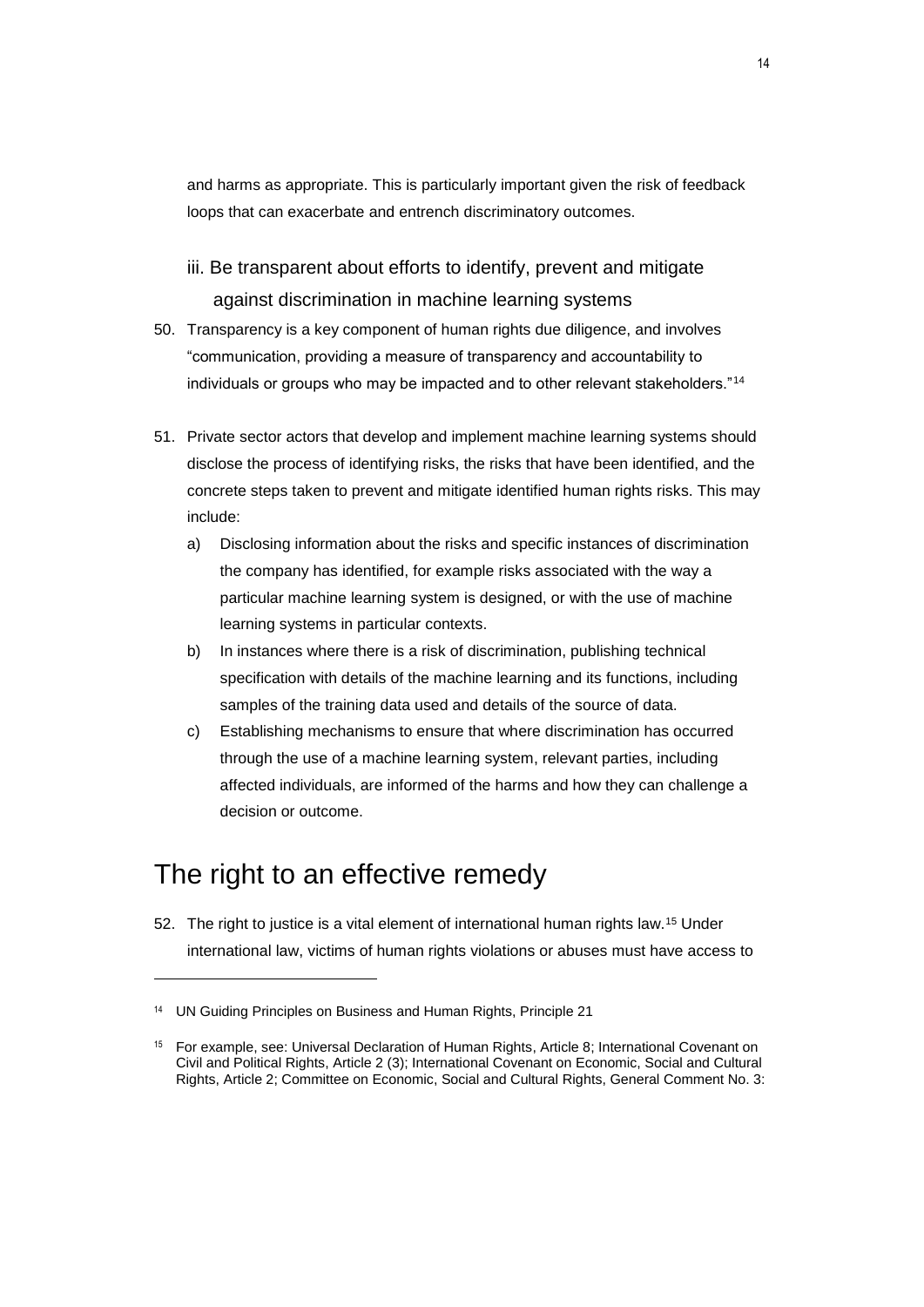prompt and effective remedies, and those responsible for the violations must be held to account.

- 53. Companies and private sector actors designing and implementing machine learning systems should take action to ensure individuals and groups have access to meaningful, effective remedy and redress. This may include, for example, creating clear, independent, visible processes for redress following adverse individual or societal effects, and designating roles in the entity responsible for the timely remedy of such issues subject to accessible and effective appeal and judicial review.
- 54. The use of machine learning systems where people's rights are at stake may pose challenges for ensuring the right to remedy. The opacity of some systems means individuals may be unaware how decisions which affect their rights were made, and whether the process was discriminatory. In some cases, the public body or private sector actors involved may itself be unable to explain the decision-making process.
- 55. The challenges are particularly acute when machine learning systems that recommend, make or enforce decisions are used within the justice system, the very institutions which are responsible for guaranteeing rights, including the right to access to effective remedy.
- 56. The measures already outlined around identifying, documenting, and responding to discrimination, and being transparent and accountable about these efforts, will help states to ensure that individuals have access to effective remedies. In addition, states should:
	- a) Ensure that if machine learning systems are to be deployed in the public sector, use is carried out in line with standards of due process.

 $\overline{a}$ 

The Nature of States Parties' Obligations, UN Doc. E/1991/23 (1990) Article 2 Para. 1 of the Covenant; International Convention on the Elimination of All Forms of Racial Discrimination, Article 6; Convention on the Elimination of All Forms of Discrimination against Women and UN Committee on Economic, Social and Cultural Rights (CESCR), Article 2, General Comment No. 9: The domestic application of the Covenant, E/C.12/1998/24 (1998) <http://www.refworld.org/docid/47a7079d6.html>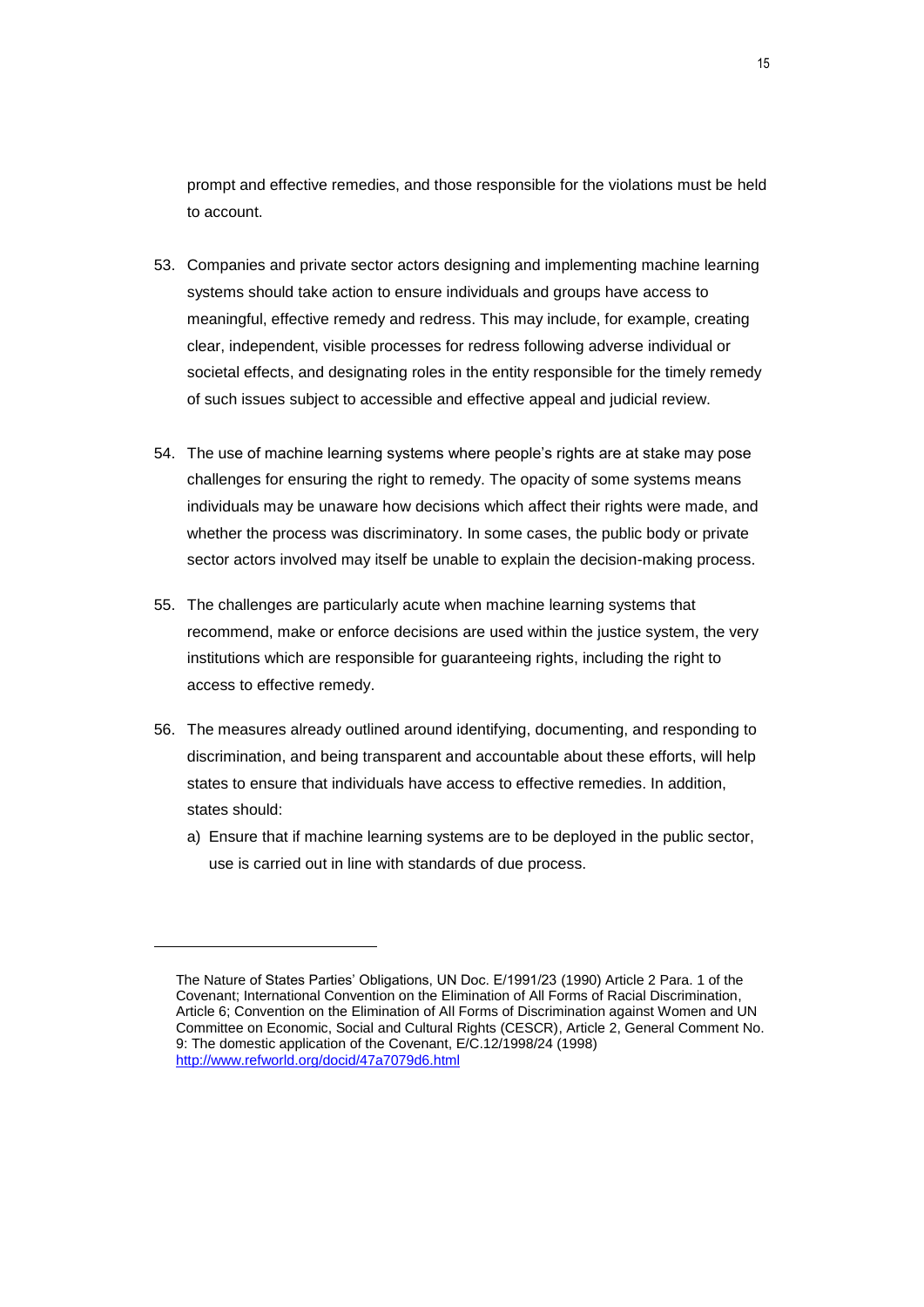- b) Act cautiously on the use of machine learning systems in justice sector given the risks to fair trial and litigants' rights.<sup>16</sup>
- c) Outline clear lines of accountability for the development and implementation of machine learning systems and clarify which bodies or individuals are legally responsible for decisions made through the use of such systems.
- d) Provide effective remedies to victims of discriminatory harms linked to machine learning systems used by public or private bodies, including reparation that, where appropriate, can involve compensation, sanctions against those responsible, and guarantees of non-repetition. This may be possible using existing laws and regulations or may require developing new ones.

# **Conclusion**

- 57. The signatories of this Declaration call for public and private sector actors to uphold their obligations and responsibilities under human rights laws and standards to avoid discrimination in the use of machine learning systems where possible. Where discrimination arises, measures to deliver the right to effective remedy must be in place.
- 58. We call on states and private sector actors to work together and play an active and committed role in protecting individuals and groups from discrimination. When creating and deploying machine learning systems, they must take meaningful measures to promote accountability and human rights, including, but not limited to, the right to equality and non-discrimination, as per their obligations and responsibilities under international human rights law and standards.
- 59. Technological advances must not undermine our human rights. We are at a crossroads where those with the power must act now to protect human rights, and help safeguard the rights that we are all entitled to now, and for future generations.

<sup>&</sup>lt;sup>16</sup> For example, see: Julia Angwin, Jeff Larson, Surya Mattu and Lauren Kirchner for ProPublica, *Machine Bias*, 2016[, https://www.propublica.org/article/machine-bias-risk-assessments-in](https://www.propublica.org/article/machine-bias-risk-assessments-in-criminal-sentencing)[criminal-sentencing](https://www.propublica.org/article/machine-bias-risk-assessments-in-criminal-sentencing)